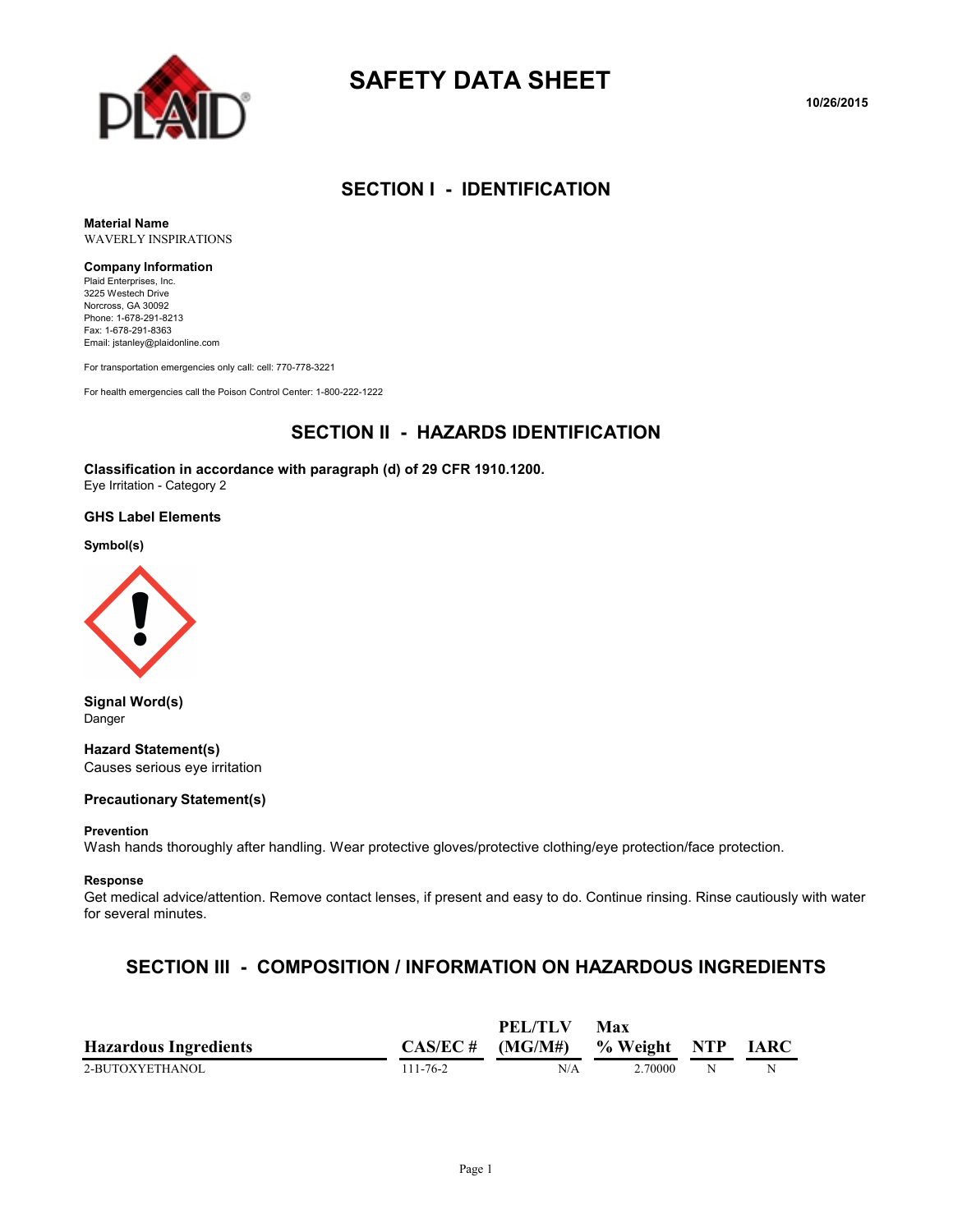#### **SECTION IV - FIRST AID MEASURES**

FIRST AID MEASURES: NONE REQUIRED. NO ACUTE HEALTH EFFECTS EXPECTED.

### **SECTION V - FIRE FIGHTING MEASURES**

FLASH POINT (METHOD): N/A **AUTOIGNITION TEMPERATURE: N/A** EXPLOSION LIMITS IN AIR (% BY VOLUME): NOT EXPLOSIVE EXTINGUISHING MEDIA: NO SPECIAL MEDIA REQUIRED FIRE FIGHTING PROCEDURES: NO SPECIAL FIRE FIGHTING PROCEDURES REQUIRED UNUSUAL FIRE & EXPLOSION HAZARDS: NOT COMBUSTIBLE

### **SECTION VI - ACCIDENTAL RELEASE MEASURES**

STEPS TO BE TAKEN IN CASE A MATERIAL IS SPILLED: Clean up in accordance with all applicable regulations. Absorb spillage with noncombustible, absorbent material. For waste disposal, see Section XIII

## **SECTION VII - HANDLING AND STORAGE**

PRECAUTIONS TO BE TAKEN DURING STORAGE AND HANDLING: Good industrial hygiene practice requires that exposure be maintained below the TLV. This is preferably achieved through the provision of adequate ventilation. When exposure cannot be adequately controlled in this way, personal respiratory protection should be employed.

#### **SECTION VIII - EXPOSURE CONTROLS / PERSONAL PROTECTION**

RESPIRATORY PROTECTION AND SPECIAL VENTILATION REQUIREMENTS: NONE REQUIRED OTHER PROTECTIVE EQUIPMENT (GLOVES, GOGGLES, ETC): NONE REQUIRED WORK/HYGIENE PRACTICES: NONE REQUIRED ENGINEERING CONTROLS: NONE REQUIRED

### **SECTION IX - PHYSICAL AND CHEMICAL PROPERTIES**

BOILING POINT: N/A GOILING POINT: N/A VAPOR PRESSURE: N/A SPECIFIC VAPOR DENSITY (AIR=1): N/A SPECIFIC GRAVITY: N/A

SOLUBILITY IN WATER: N/A  $R$  and the second term of the reactivity in water: non-reactive

### **SECTION X - STABILITY AND REACTIVITY**

HAZARDOUS POLYMERIZATION PRODUCTS: N/A STABILITY: STABLE CONDITIONS TO AVOID: N/A INCOMPATIBILITY (MATERIALS TO AVOID): N/A HAZARDOUS DECOMPOSITION PRODUCTS: N/A

## **SECTION XI - TOXICOLOGICAL INFORMATION**

ACUTE EFFECTS ASSOCIATED WITH USE OF THIS MATERIAL: NONE EXPECTED The summated LD50 is 18892 mg/kg. The summated LC50 is 14065 mg/cubic meter.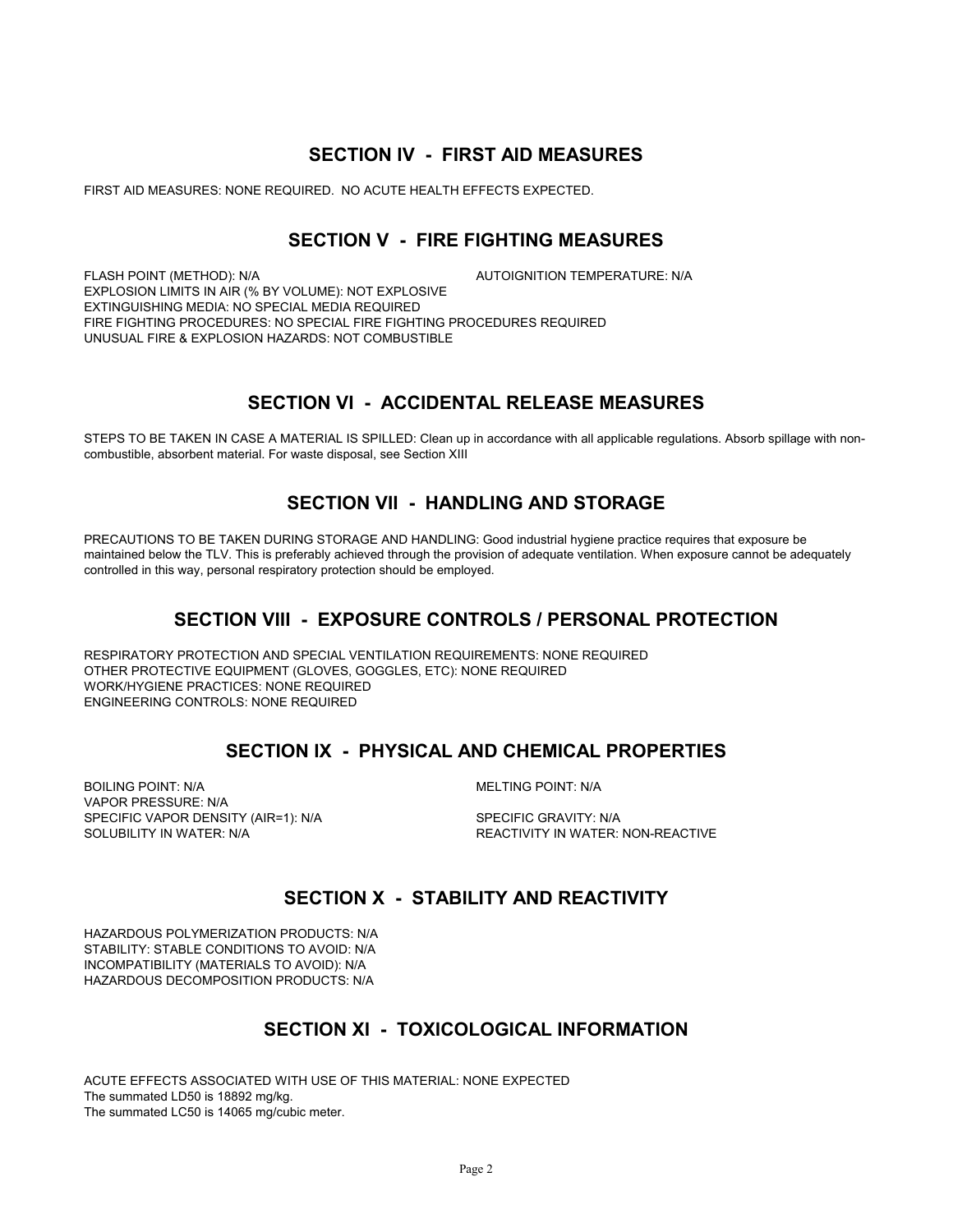This product is not considered to be a known or suspected human carcinogen by NTP, IARC or OSHA (see section III)

#### **SECTION XII - ECOLOGICAL INFORMATION**

NO HARMFUL EFFECTS KNOWN OTHER THAN THOSE ASSOCIATED WITH SUSPENDED INERT SOLIDS IN WATER.

## **SECTION XIII - DISPOSAL CONSIDERATIONS**

RCRA HAZARD CLASS (40 CFR 261): THIS PRODUCT IS NOT CLASSIFIED AS A HAZARDOUS WASTE. WASTE DISPOSAL METHOD: DISPOSE OF IN ACCORDANCE WITH FEDERAL, STATE AND LOCAL REGULATIONS.

#### **SECTION XIV - TRANSPORTATION INFORMATION**

[U.S. DOT (49 CFR 172.101): THIS IS NOT A HAZARDOUS MATERIAL AS CLASSIFIED BY CFR 172.101.]

### **SECTION XV - REGULATORY INFORMATION**

CONTENTS OF THIS SDS COMPLY WITH OSHA HAZARD COMMUNICATION STANDARD 29 CFR 1910.1200 EPA SARA TITLE III CHEMICAL LISTINGS NONE

SECTION 302.4 EXTREMELY HAZARDOUS SUBSTANCES (40 CFR 355): NONE

SECTION 313 TOXIC CHEMICALS (40 CFR 372): NONE

INTERNATIONAL REGULATIONS

CANADIAN WHMIS: THIS PRODUCT IS A CONTROLLED PRODUCT UNDER CANADA'S WORKPLACE HAZARDOUS MATERIALS INFORMATION SYSTEM. IT CONTAINS THE FOLLOWING TOXIC OR HIGHLY TOXIC MATERIALS: NONE

SUPPLEMENTAL STATE COMPLIANCE INFORMATION:

THIS PRODUCT CONTAINS THE FOLLOWING CHEMICAL(S) LISTED UNDER NEW JERSEY'S RIGHT TO KNOW PROGRAM: **NONE** 

THIS PRODUCT CONTAINS THE FOLLOWING CHEMICAL(S) REQUIRING NOTIFICATION TO THE STATE OF WASHINGTON UNDER THEIR CHILDREN'S SAFE PRODUCTS ACT: NONE

THIS PRODUCT CONTAINS THE FOLLOWING CHEMICAL(S) LISTED IN FLORIDA'S TOXIC SUBSTANCE LIST: NONE

THIS PRODUCT CONTAINS THE FOLLOWING CHEMICAL(S) LISTED IN MAINE'S PRIORITY CHEMICAL LIST: NONE

THIS PRODUCT CONTAINS THE FOLLOWING CHEMICALS CONSIDERED BY VERMONT AS BEING OF VERY HIGH CONCERN TO CHILDREN:

NONE

THIS PRODUCT CONTAINS THE FOLLOWING CHEMICAL(S) LISTED IN MASSACHUSETTS HAZARDOUS SUBSTANCE LIST: Silica, precipitated

THIS PRODUCT CONTAINS THE FOLLOWING CHEMICAL(S) LISTED ON MICHIGAN'S CRITICAL MATERIALS REGISTER: NONE

THIS PRODUCT CONTAINS THE FOLLOWING CHEMICAL(S) LISTED ON MINNESOTA'S HAZARDOUS SUBSTANCES LIST: NONE